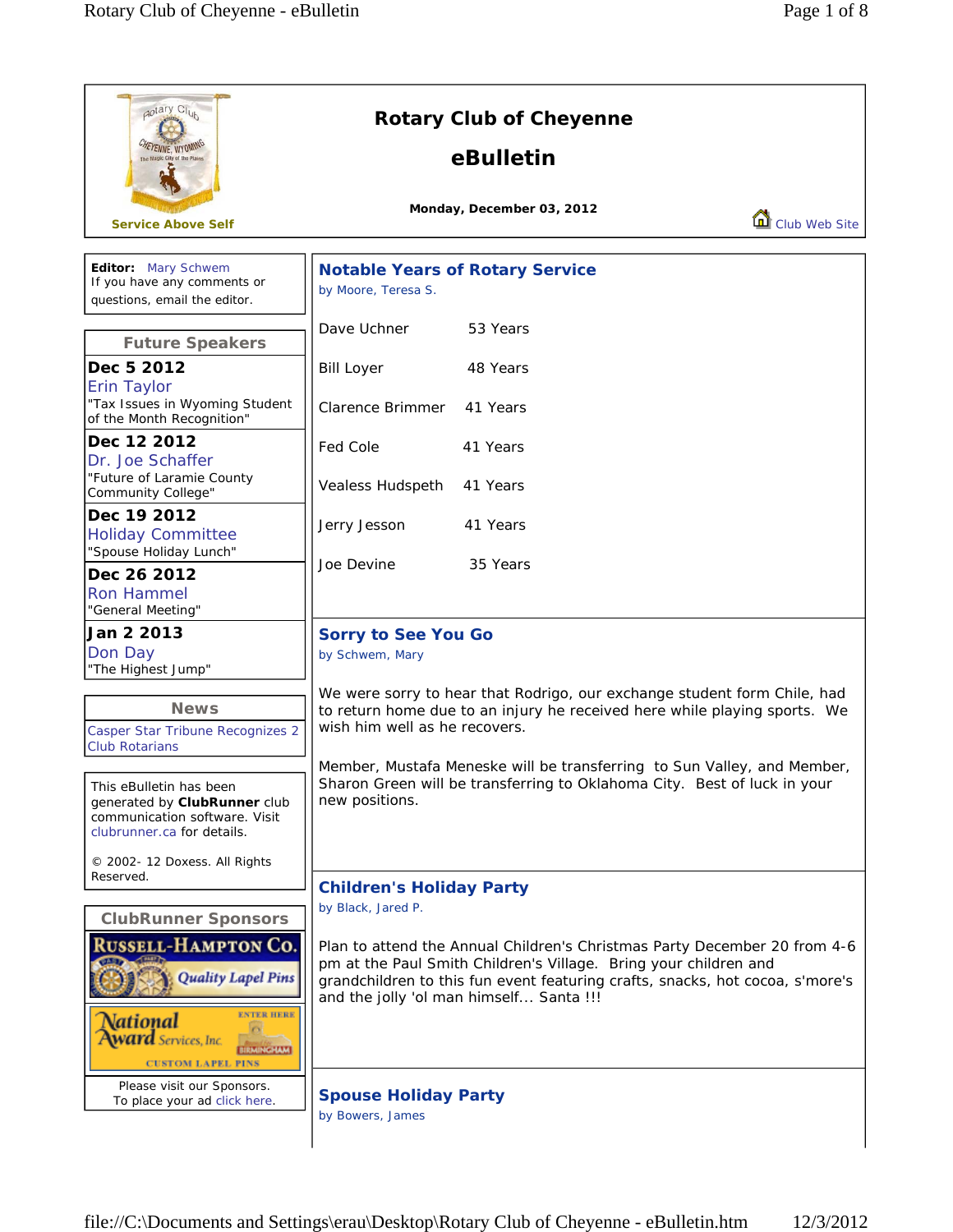| Wednesday, December 19 1130                                     |  |  |  |  |
|-----------------------------------------------------------------|--|--|--|--|
| Holiday Inn                                                     |  |  |  |  |
| RSVP to James Bowers, 632-3905 or james@cheyennedepotmuseum.org |  |  |  |  |
|                                                                 |  |  |  |  |
| <b>December Birthdays</b><br>by Moore, Teresa S.                |  |  |  |  |
| 4<br>Jerry Haenisch                                             |  |  |  |  |
| Leigh West<br>5                                                 |  |  |  |  |
| <b>Richard Slater</b><br>6                                      |  |  |  |  |
| 9<br>Rick Davis, Sharon Garland, Brian Heithoff                 |  |  |  |  |
| 10<br>Randy Ford                                                |  |  |  |  |
| 11<br>Paul Slater                                               |  |  |  |  |
| $12 \overline{ }$<br>Steven Beer                                |  |  |  |  |
| 13<br>Jack Ratchye, Johnnie Burton                              |  |  |  |  |
| 14<br>Derek Baker                                               |  |  |  |  |
| 15<br>Dave Foreman, David Bush                                  |  |  |  |  |
| Desiree Hannabach<br>23                                         |  |  |  |  |
| <b>Robin Simms</b><br>27                                        |  |  |  |  |
| 29<br><b>Bruce Assay</b>                                        |  |  |  |  |
| Dave Novick<br>31                                               |  |  |  |  |
|                                                                 |  |  |  |  |
| <b>November Perfect Attendance</b>                              |  |  |  |  |

*by Moore, Teresa S.*

Billie Addleman, Jim Applegate, John Auld, Fred Baggs, Bill Bagley, Derek Baker, Roz Baker, Donna Beaman, Tom Brantley, Neil Carroll, John Clay, Dave Cook, Don Day, Charley Dickey, Mick Finnegan, Randy Ford, Bill Gentle, Sylvia Hackl, Ron Hammel, Vealess Hudspeth, Khale Lenhart, Janet Lewis, Jeanie Martinez, Ted McCoy, George McIlvaine, Scott Meier, Larry Meuli, Anne Miller, Lori Millin, Teresa Moore, Lucie Osborn, Jack Ratchye, Carol Rookstool, Mary Schwem, Lily Sharpe, Bob Shriner, Darcee Snider, Ed Wallace, Kim Withers, and Kelly Wright.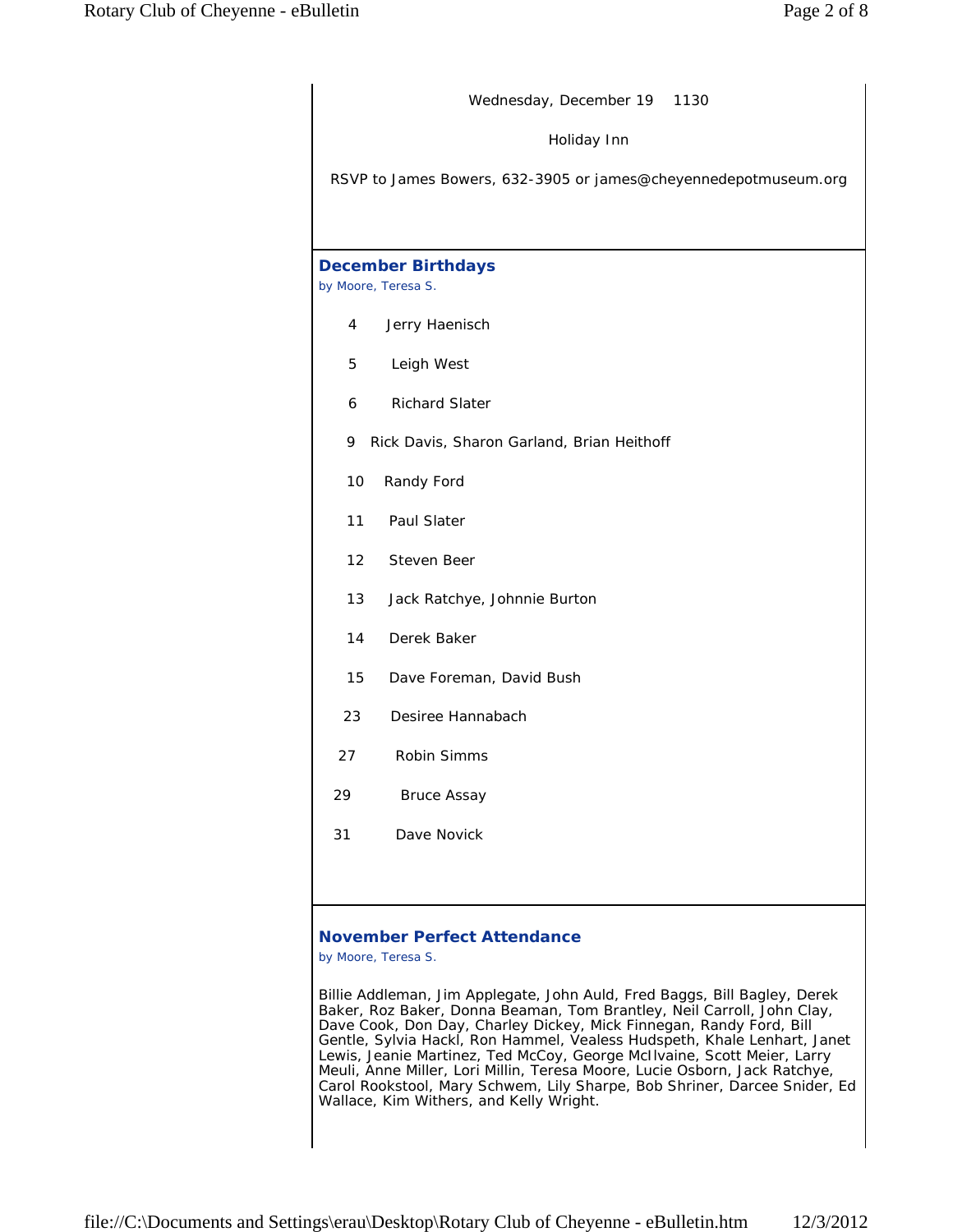| Tambra Loyd, Chief Probation Officer, US Courts, sponsored by Tim Ellis.<br><b>Report of the Nominating Committee</b><br>by Applegate, James L.<br>For the Rotary year commencing July 1, 2013:<br>On Wednesday, Nov. 7, 2012, twelve of the Past Presidents of this Club, of<br>which are now twenty-three, serving as the Nominating Committee, made<br>the following nominations:<br>For PRESIDENT, to serve1 year commencing July 1, 2013, we nominate:<br>LUCIE OSBORN.<br>For VICE PRESIDENT, to serve for 1 year commencing July 1, 2013, we<br>nominate: RANDY FORD. |  |
|------------------------------------------------------------------------------------------------------------------------------------------------------------------------------------------------------------------------------------------------------------------------------------------------------------------------------------------------------------------------------------------------------------------------------------------------------------------------------------------------------------------------------------------------------------------------------|--|
|                                                                                                                                                                                                                                                                                                                                                                                                                                                                                                                                                                              |  |
|                                                                                                                                                                                                                                                                                                                                                                                                                                                                                                                                                                              |  |
|                                                                                                                                                                                                                                                                                                                                                                                                                                                                                                                                                                              |  |
|                                                                                                                                                                                                                                                                                                                                                                                                                                                                                                                                                                              |  |
|                                                                                                                                                                                                                                                                                                                                                                                                                                                                                                                                                                              |  |
|                                                                                                                                                                                                                                                                                                                                                                                                                                                                                                                                                                              |  |
| For SECRETARY, to serve the same term, we nominate: TERESA MOORE.                                                                                                                                                                                                                                                                                                                                                                                                                                                                                                            |  |
| For TREASURER, to serve the same term, we nominate: KIM WITHERS.                                                                                                                                                                                                                                                                                                                                                                                                                                                                                                             |  |
| Each year, we replace 3 out-going Directors who have served 3 years, with<br>3 persons who, if elected, will serve a period of 3 years. The 3 Directors<br>who will be completing their respective term are Randy Ford, Anne Miller<br>and Kim Withers.                                                                                                                                                                                                                                                                                                                      |  |
| To serve as DIRECTORS for a 3 year period commencing July 1, 2013, we<br>nominate: LEE WAGNER, BRITTANY ASHBY, and JAMIE MARKUS.                                                                                                                                                                                                                                                                                                                                                                                                                                             |  |
| For your information, the 6 carry-over Directors are: Lori Millin, Chris<br>Church, Derek Baker, Ann Nelson, Sabrina Lane and Don Day.                                                                                                                                                                                                                                                                                                                                                                                                                                       |  |
| The ELECTION will be held on Wednesday, December 5, 2012. If anyone so<br>desires, ADDITIONAL NOMINATIONS may be made from the floor at that<br>time.                                                                                                                                                                                                                                                                                                                                                                                                                        |  |
| Respectfully Submitted,                                                                                                                                                                                                                                                                                                                                                                                                                                                                                                                                                      |  |
| JIM APPLEGATE and FRED BAGGS                                                                                                                                                                                                                                                                                                                                                                                                                                                                                                                                                 |  |
| Co-Chairmen, Rotary Club of Cheyenne Nominating Committee                                                                                                                                                                                                                                                                                                                                                                                                                                                                                                                    |  |
| <b>Equipment Needed for Polio Project</b><br>by Hammel, Ronald                                                                                                                                                                                                                                                                                                                                                                                                                                                                                                               |  |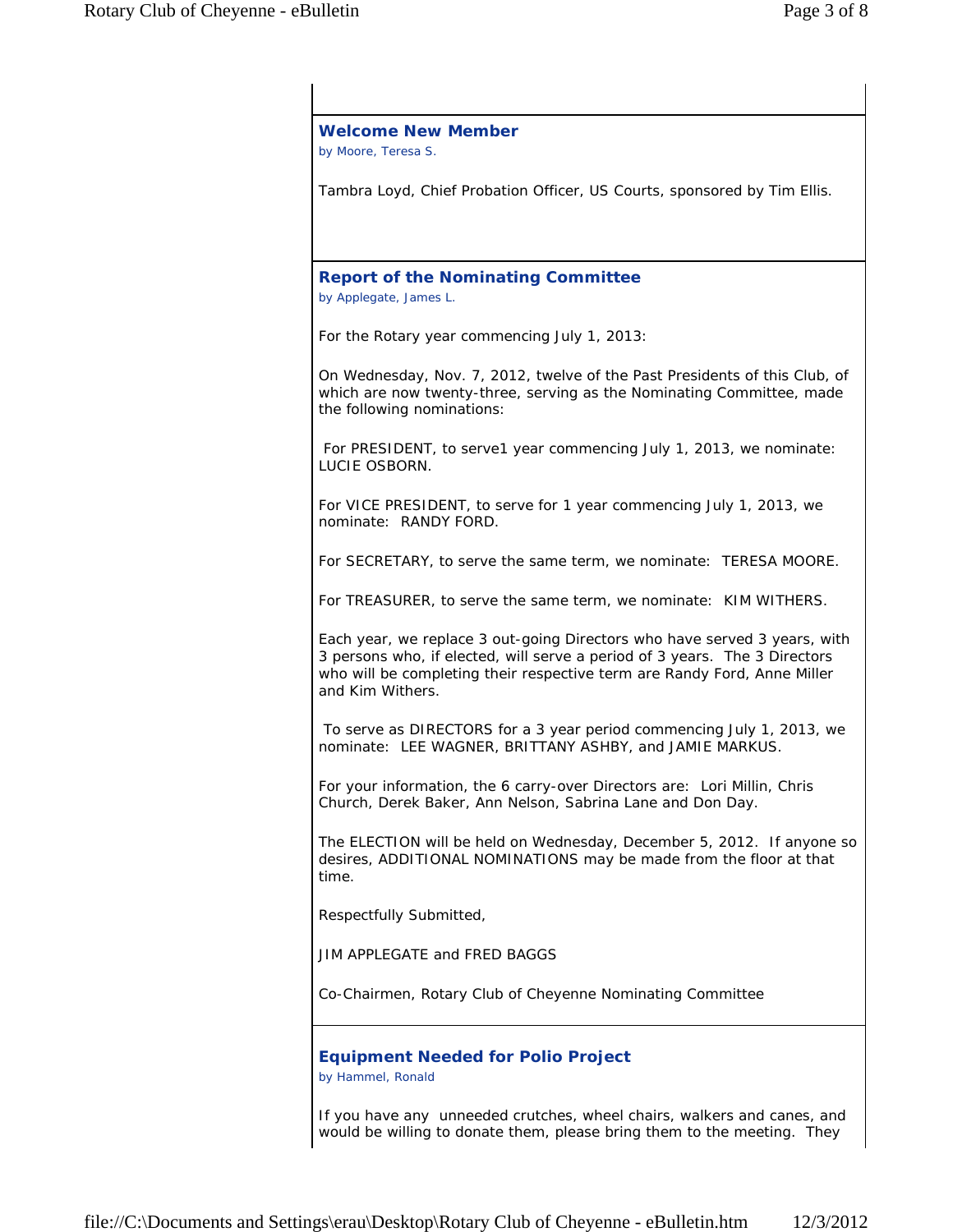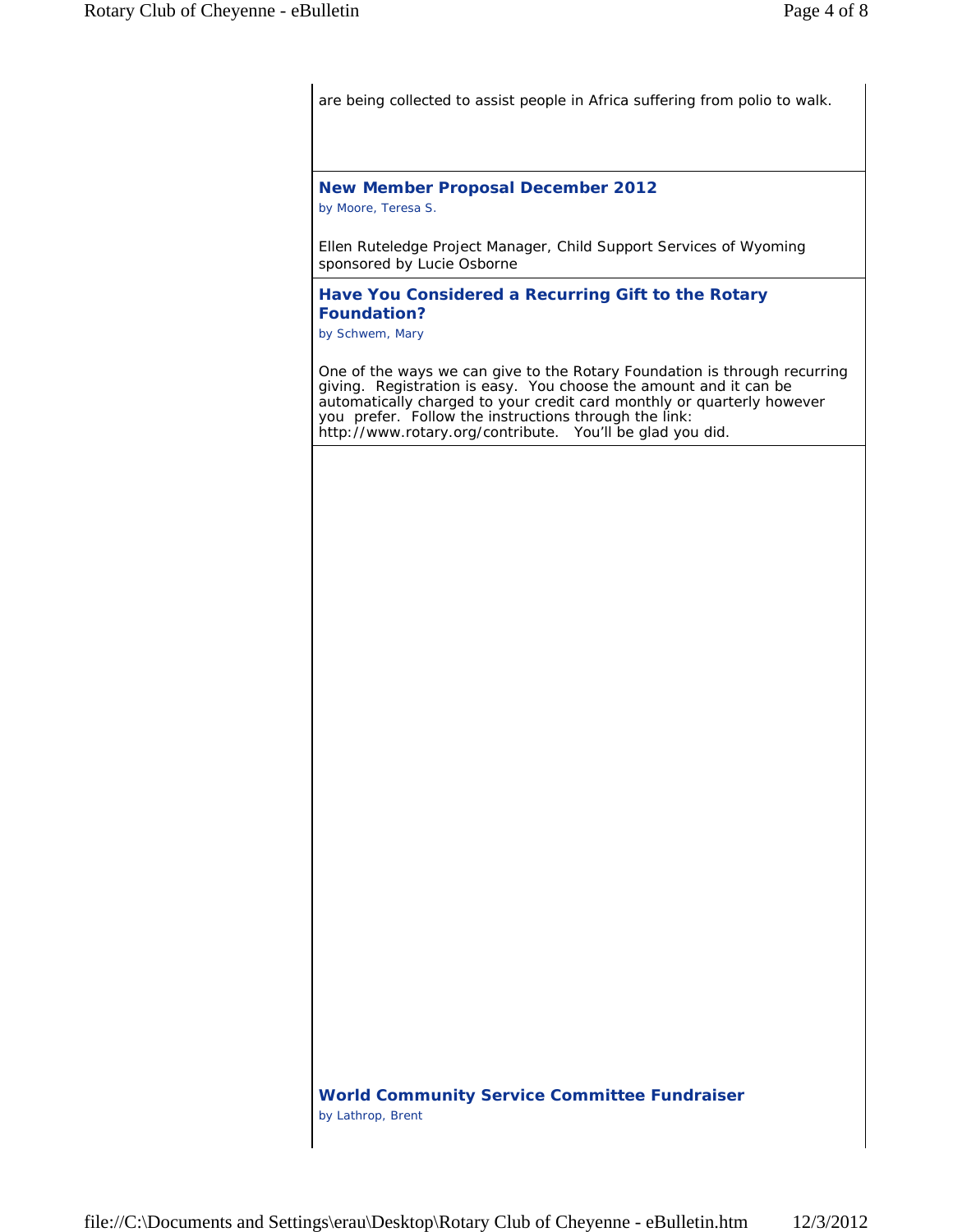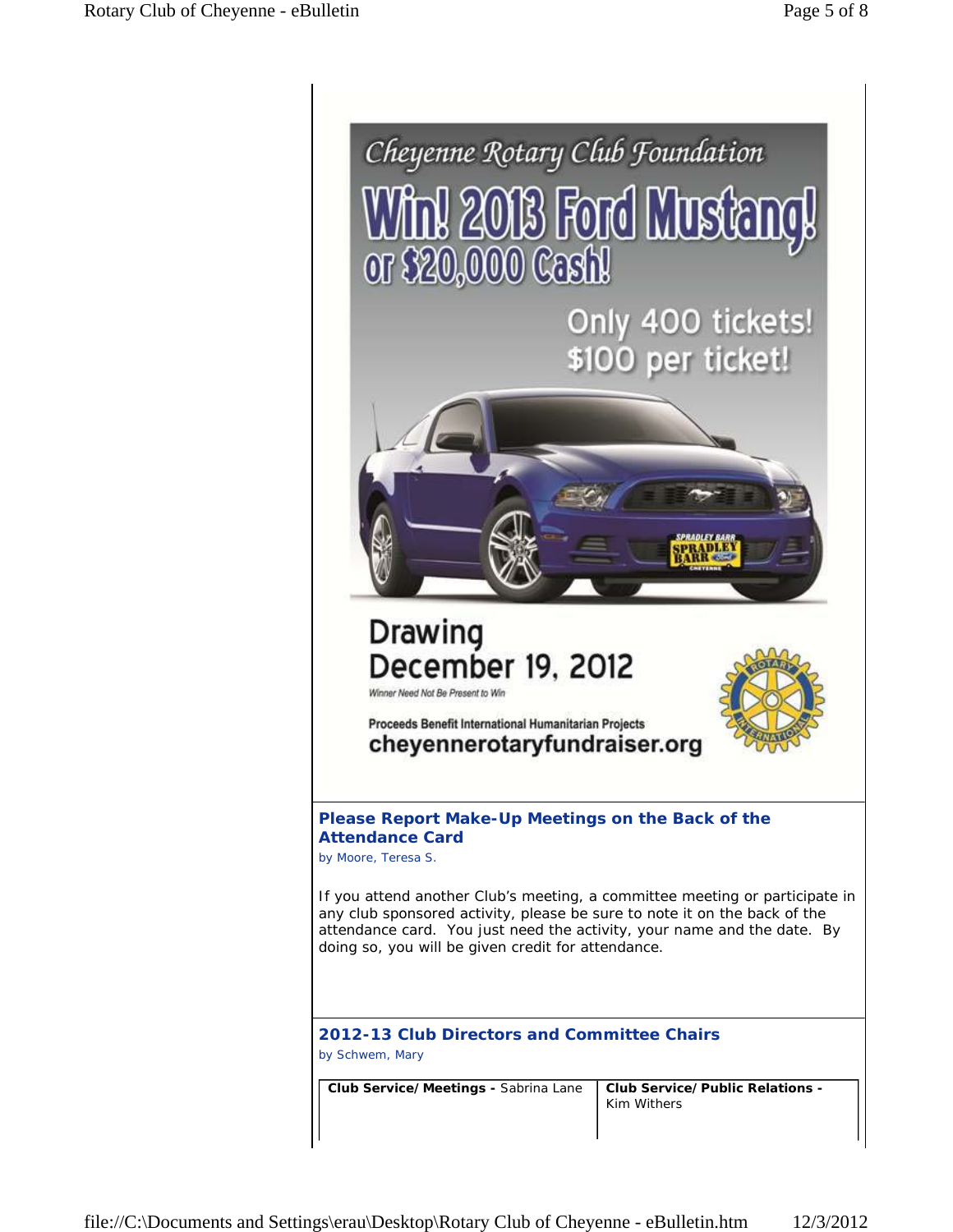| <b>Programs - Brittany Ashby</b>                                                                                                                                                           |                                                                                                                                                                                                                                                                                                                                                        |
|--------------------------------------------------------------------------------------------------------------------------------------------------------------------------------------------|--------------------------------------------------------------------------------------------------------------------------------------------------------------------------------------------------------------------------------------------------------------------------------------------------------------------------------------------------------|
| Inspiration - Janet Lewis<br>Music- Sylvia Hackl<br>Valentine's Day Lunch - Darcee Snider<br>Historian - Dave Foreman<br><b>Banners - Jeannie Martinez</b><br><b>By-Laws - Scott Meier</b> | <b>National Honor Society Insert -</b><br>Amanda Esch<br>Media/Photographer - Katharine<br>Kunz-Wilkinson<br>Website - Mary Schwem<br>COG - Mary Schwem<br><b>Club Directory - Tim Ellis, Mick</b><br>Finnegan, Ed Wallace<br>We Care - Mary Carroll<br>Facebook - Brittany Ashby<br>Radio & Print PSA's - David Bush<br>Television PSA's - Lee Wagner |
| Club Service/Activities - Randy Ford                                                                                                                                                       | New Generations/RYLA - Chris<br>Church                                                                                                                                                                                                                                                                                                                 |
| <b>Cranium Cup - Lee Wagner</b><br><b>New Projects - Bob Womack</b><br>Polio Plus - Mick Finnegan<br>Rotarian Spotlight - Harry LaBonde<br><b>Peaches -</b> Derek Baker                    | Highway Cleanup - Wayne<br>Johnson<br><b>RYLA - Lori Schoene</b><br>Young RYLA - Sharon Green<br>LCCC Rotaract - Jerri Griego<br><b>Community Rotaract - George</b><br>McIlvaine / Darcee<br>Snider                                                                                                                                                    |
| Memebership/Vocational Service -<br>Lori Millin                                                                                                                                            | <b>Interact - Ted Adams</b><br><b>Community Service - Derek Baker</b>                                                                                                                                                                                                                                                                                  |
| Rotary 101 Orientation - Bill Gentle<br>(Chair), Lucie Osborn<br><b>New Member</b> - James Bowers<br>Career Day - Katharine Wilkinson<br>Rotary Party - Lori Millin                        | St. Patrick's Day Lunch - Chris<br>McRady<br><b>Rural Appreciation</b> - Phil Rosenlund<br>Discretionary Giving - Dave Cook<br>VA Santa Visit - Billie Addleman                                                                                                                                                                                        |